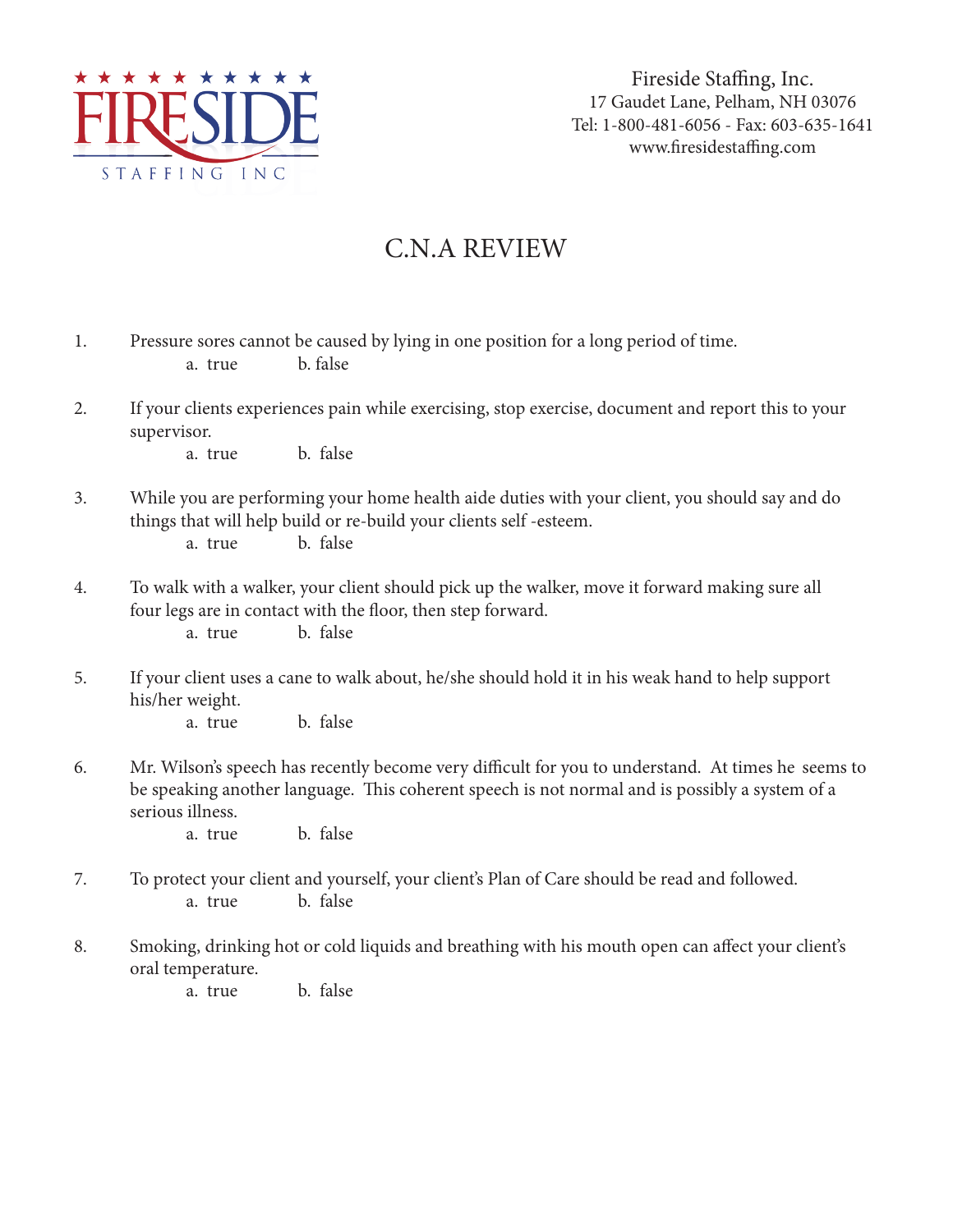| 9. Constipation may be prevented by eating a diet of high fiber, plenty of fluids and regular exercise.                                                      |         |          |  |
|--------------------------------------------------------------------------------------------------------------------------------------------------------------|---------|----------|--|
|                                                                                                                                                              | a. true | b. false |  |
| 10. You don't need to wear gloves when cleaning your incontinent client's clothes and body.                                                                  |         |          |  |
|                                                                                                                                                              | a. true | b. false |  |
| 11. Because an eldery person's skin is dry and fragile, he/she should be bathed in moderatly warm (not hot)<br>water and should have a full bath less often. |         |          |  |
|                                                                                                                                                              | a. true | b. false |  |
| 12. AIDS (Aquired Immune Deficiency Syndrome) can sbe spread by shaking hands.                                                                               |         |          |  |
|                                                                                                                                                              | a. true | b. false |  |
| 13. Itching, burning, redness of the skin, a rash or small bumps should be reported to the Nursing Supervisor.                                               |         |          |  |
|                                                                                                                                                              | a. true | b. false |  |
| 14. You hsould change the bath water before washing a cleaner part of the body (for example, after washing the<br>feet.)                                     |         |          |  |
|                                                                                                                                                              | a. true | b. false |  |
| 15. The first signs of a bedsore (decubitus) are: heat, redness, tenderness, and discomfort.                                                                 |         |          |  |
|                                                                                                                                                              | a. true | b. false |  |
| 16. The home health aide should no discuss patient information with friends or relatives of the patient.                                                     |         |          |  |
|                                                                                                                                                              | a. true | b. false |  |
| 17. A patient may smoke cigarettes when oxygen is in use.                                                                                                    |         |          |  |
|                                                                                                                                                              | a. true | b. false |  |
| 18. When helping a patient move toward the head of the bed, instruct hime to flex his knees and push when you<br>tell him to.                                |         |          |  |
|                                                                                                                                                              | a. true | b. false |  |
|                                                                                                                                                              |         |          |  |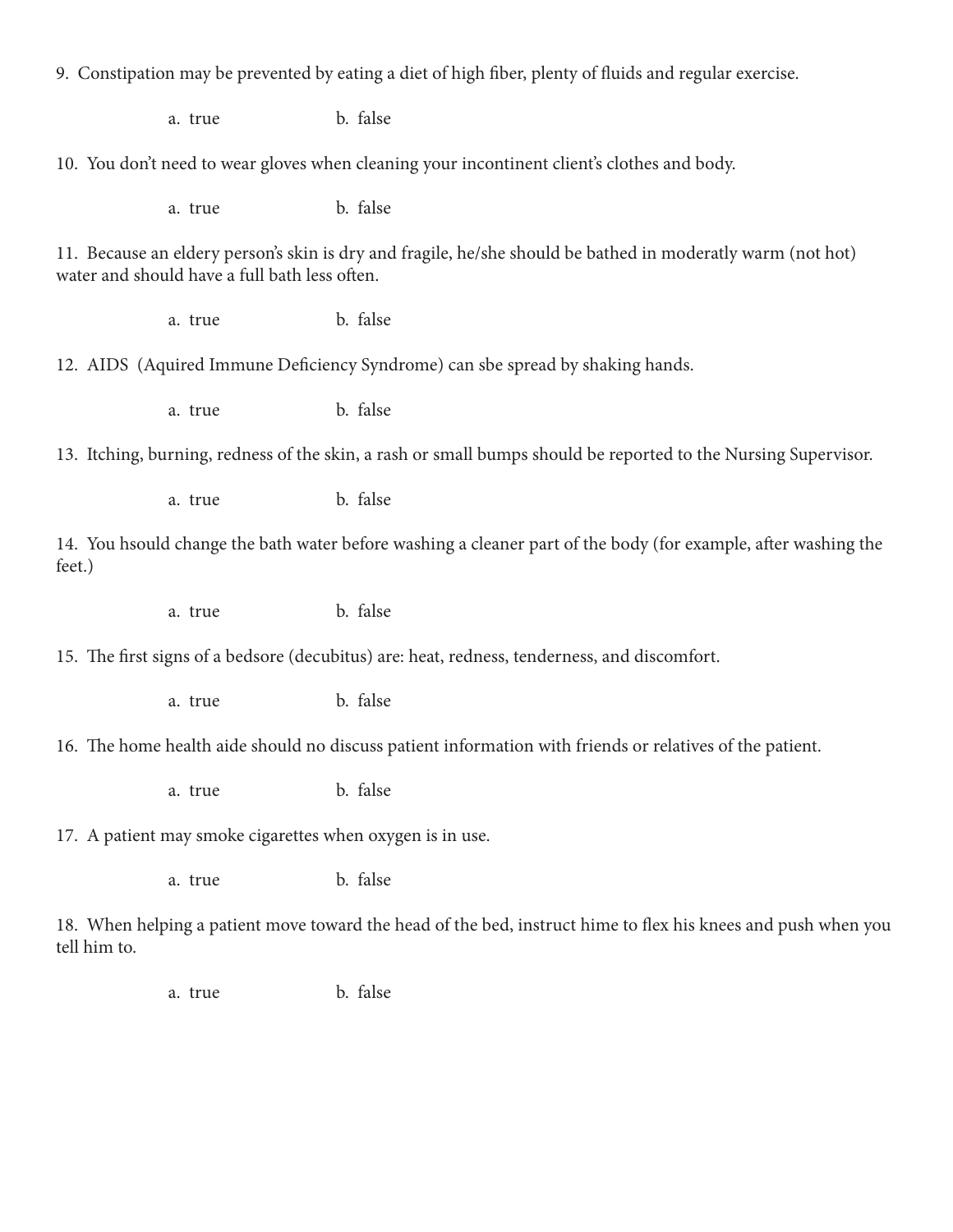19. Handwashing is one of the most important steps in preventing infection and the spread of bacteria. You should:

- a. wash your hands only after doing patient care
- b. wash your hands only before doing pateint care
- c. wash your hands before and after contact with each patient
- d. just wear gloves at all times
- 20. To turn while carrying a heavy object you should:
	- a. turn taking short, shuffling steps
	- b. twist your body in one short move to avoid pulling muscles
	- c. hold the load away from your body for more leverage
- 21. First aid treatment for severe bleeding is to:
	- a. pack the wound with gauze
	- b. lower the extremity
	- c. apply direct pressure with a clean cloth or bandage
- 22. Elderly people tend to have more accidents because:
	- a. the have trouble keeping their balance and are more likely to fall
	- b. they often have some loss of eyesight
	- c. they often take medications that make them sleepy, dizzy or less alert
	- d. all of the above
- 23. Denial, anger, bargaining, depression and acceptance are stages of:
	- a. dying
	- b. grief
	- c. mourning
	- d. all of the above

24. When using the correct, safe procedures for lifting and transferring the center of gravity and base support are closely related. For the best stability, you should:

- a. lower you center of gravity and keep a narrow base of support
- b. lower your center of gravity and widen your base support
- c. raise you center of gravity and widen your base of support
- d. widen your based of support and keep the center of gravity the same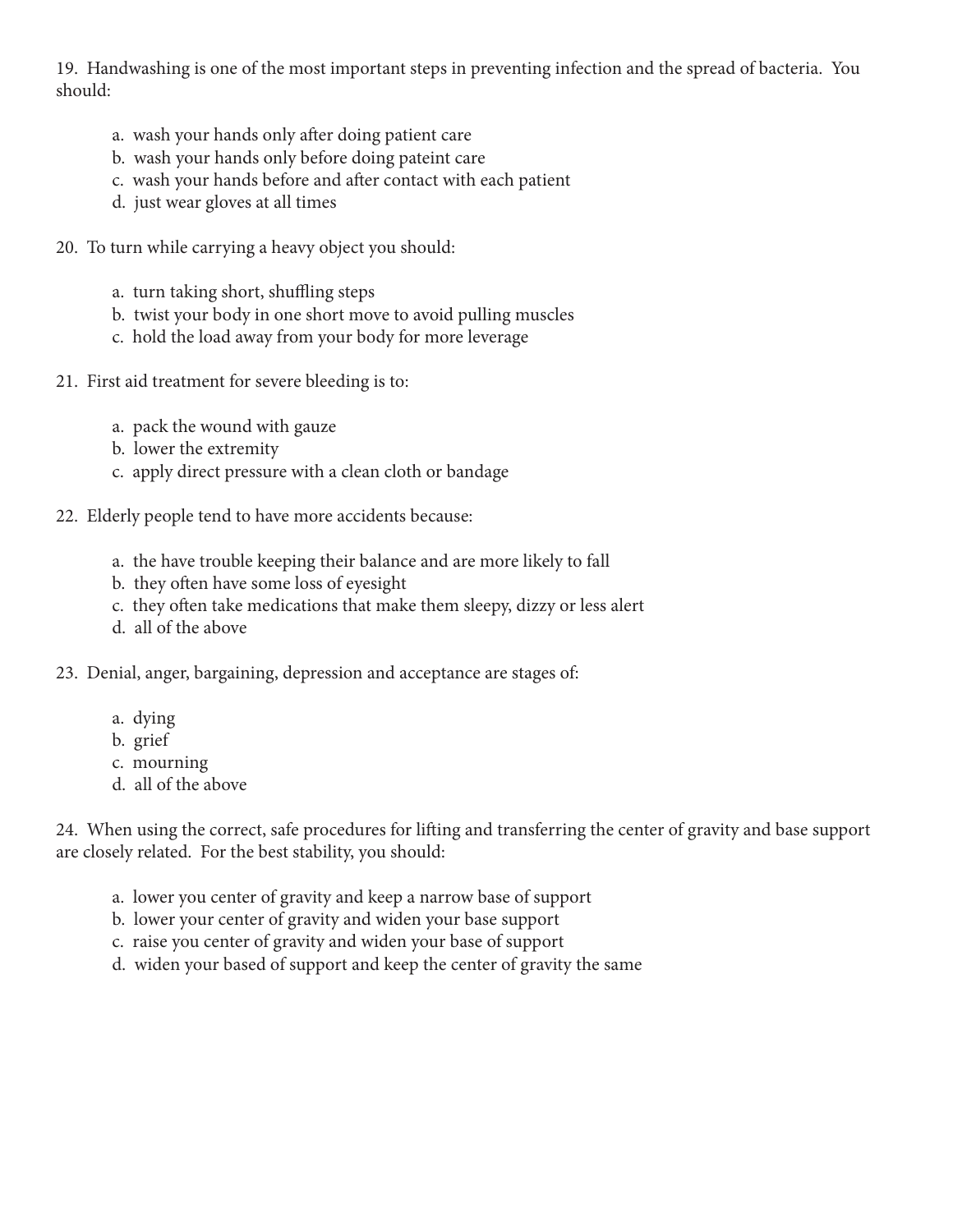## 25. If a client's Plan of Care requires the use of a transfer belt when moving him/her, you should:

- a. First stand your client up, then put his transfer belt around his/her waist.
- b. First assist your client to a sitting position, then rasie him/her to a standing position, then put on his/ her transfer belt.
- c. First place the transfer belt around the client's waist before moving him/her, then proceed to the transfer.
- 26. When transferring your client from a wheelchair to a bed, roll the wheelchair:
	- a. to a "I" to the bed so your client is facing the bed.
	- b. To about 12 inches away from the bed so your client has plenty of room to walk.
	- c. Parallel to the bed.
- 27. When your body experiences a stressful event, it may re-act in the following way:
	- a. persperation increases
	- b. diarrhea
	- c. breathing rate increases
	- d. heart rate (beat) increases
	- e. all of the above
- 28. Observation of a potential medical problem are reported as soon as possible to your Nursing Supervisor.
	- a. true b. false
- 29. If your client has a problem with stiffness in his hips and therefore has diifficulty in dressing he/she can get around the problem by:
	- a. acccordian-folding his clothes
	- b. using Velcro
	- c. wearing slip on shoes
	- d. all of the above

30. Stretching each day regardless of age can:

- a. increase flexibility
- b. decrease flexibility
- c. decrease circulation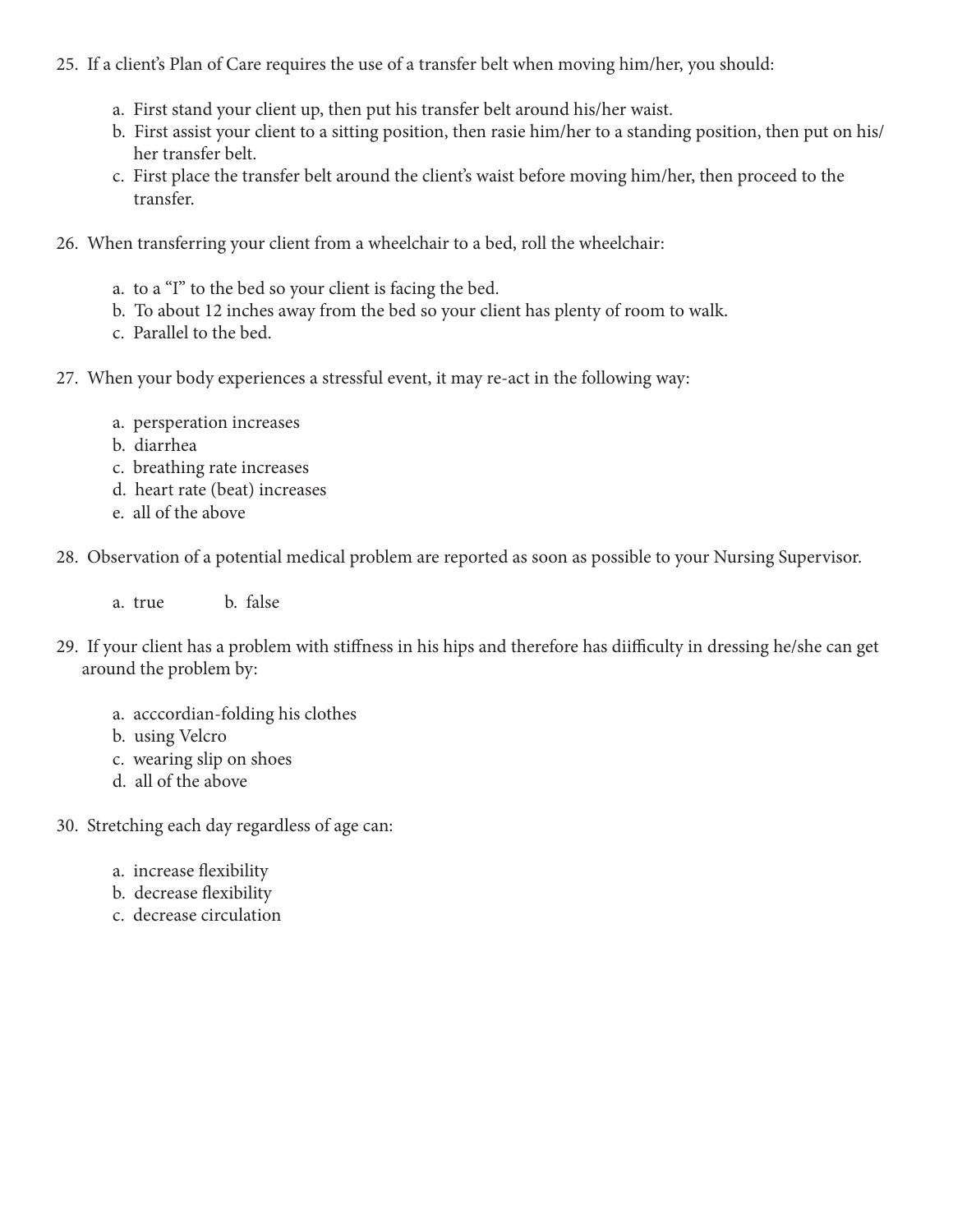31. The name of the drainage tube that leads from the bladder to the outside of the body is called:

- a. nasal gastric tube
- b. foley catheter
- c. enema tube

32. The position of a bedridden patient should be changed:

- a. once a shift b. every four (4) hours
- c. every two (2) hours
- d. every 1/2 hour

33. A patient is on intake and output, the proper time for you to record fluid intake is:

- a. when the fluid is served
- b. when the patient promises to drink the fluid
- c. as soon as the patient drinks the fluid
- d. recording intake is not necessary

34. The postiion most comfortable for a patient who is having problems breathing would be:

- a. flat on his/her back in bed
- b. in bed in a sitting position
- c. curled up in bed on his/her side
- d. exercising vigorously

35. What people are willing to eat may be influenced by:

- a. their religion
- b. their ethnic or cultural background, heritage and customs
- c. their physical condition
- d. all of the above

36. Medication may be administered to your cleints by:

- a. your registered nursing supervisor
- b. you, the home health aide
- c. family of the client
- d. both a and c